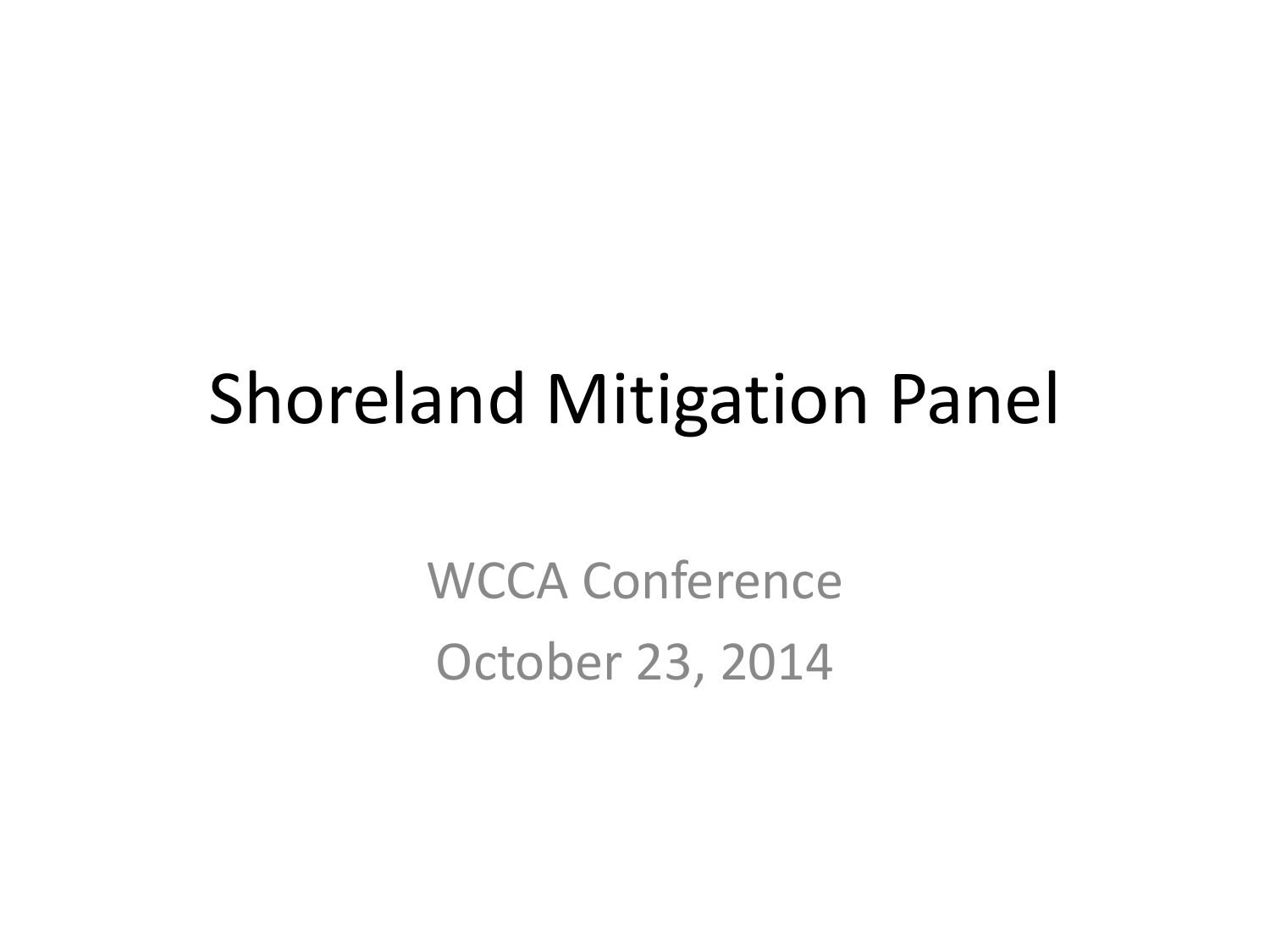### Before NR 115 was revised

• 21 counties were using mitigation

• Mitigation language for all counties was compiled and is in WCCA shoreland guidebook at

[www.ncwrpc.org/county\\_ftp/NR115/Chapter3.pdf](http://www.ncwrpc.org/county_ftp/NR115/Chapter3.pdf)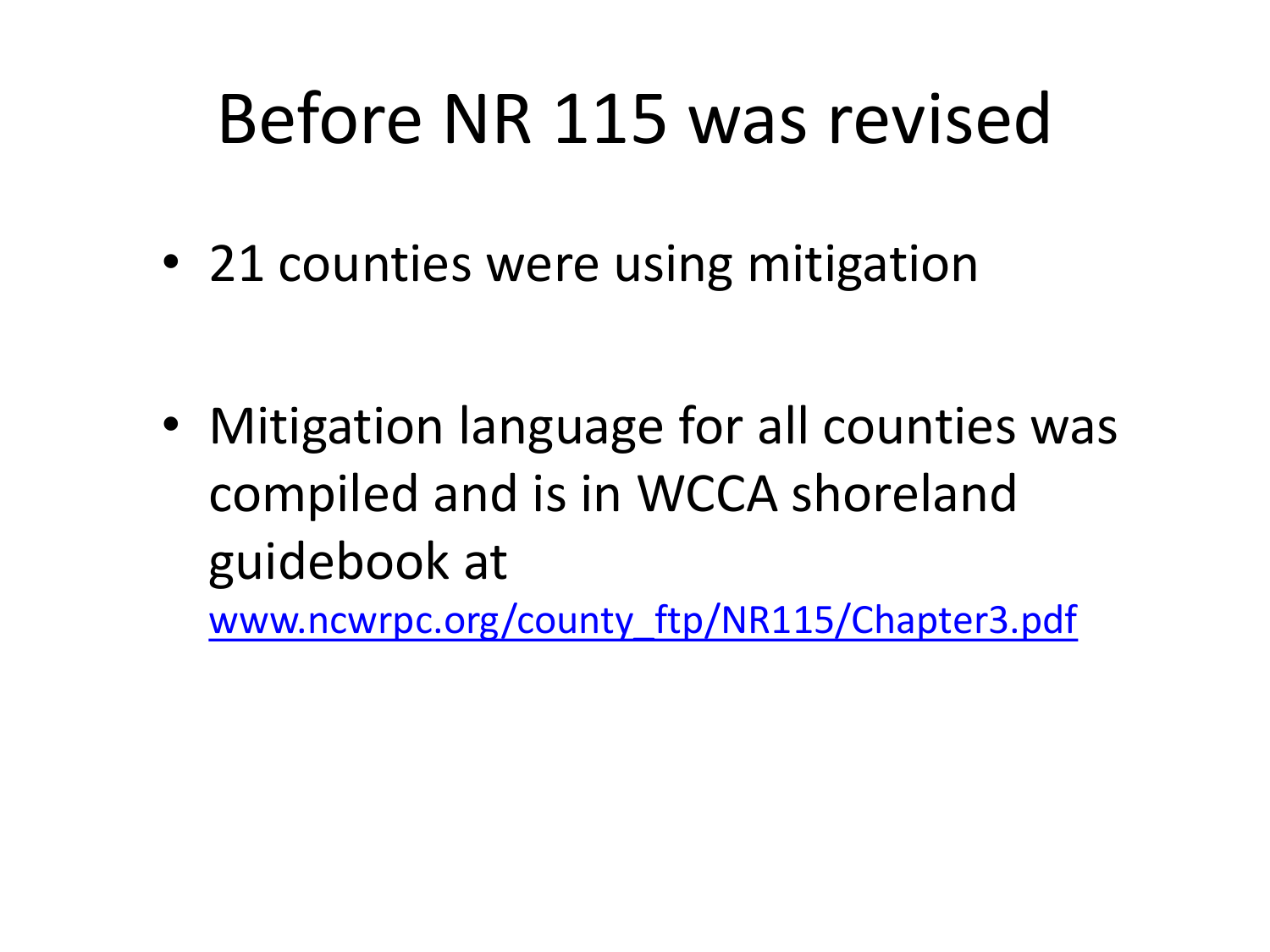# Mitigation in NR 115

NR115.03(4)(r): "Mitigation" means balancing measures that are designed, implemented and function to restore natural functions and values that are otherwise lost through development and human activities

Mitigation is required for:

- Expanding beyond impervious surface limits
- Vertically expanding nonconforming principal structures
- Replacing or relocating NC principal structures

Mitigation is optional for:

Expanding NC principal structures beyond setback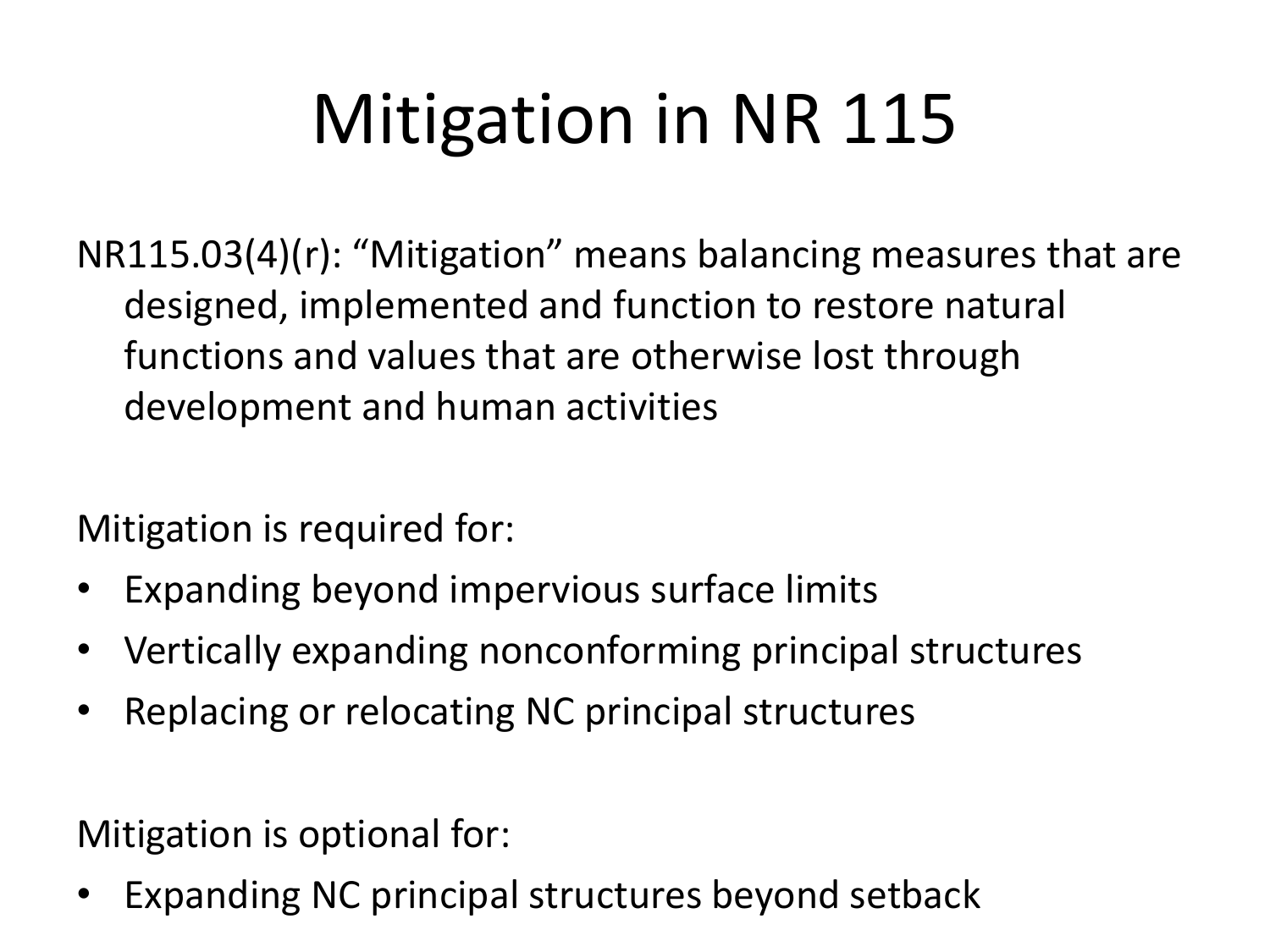### Mitigation panel

• Kathryn Fabian and Matt Mrochinski – Sheboygan County

• Duane Haakenson – Langlade County

• Brian Depies – Village of Summit, Waukesha County (SEH Inc.)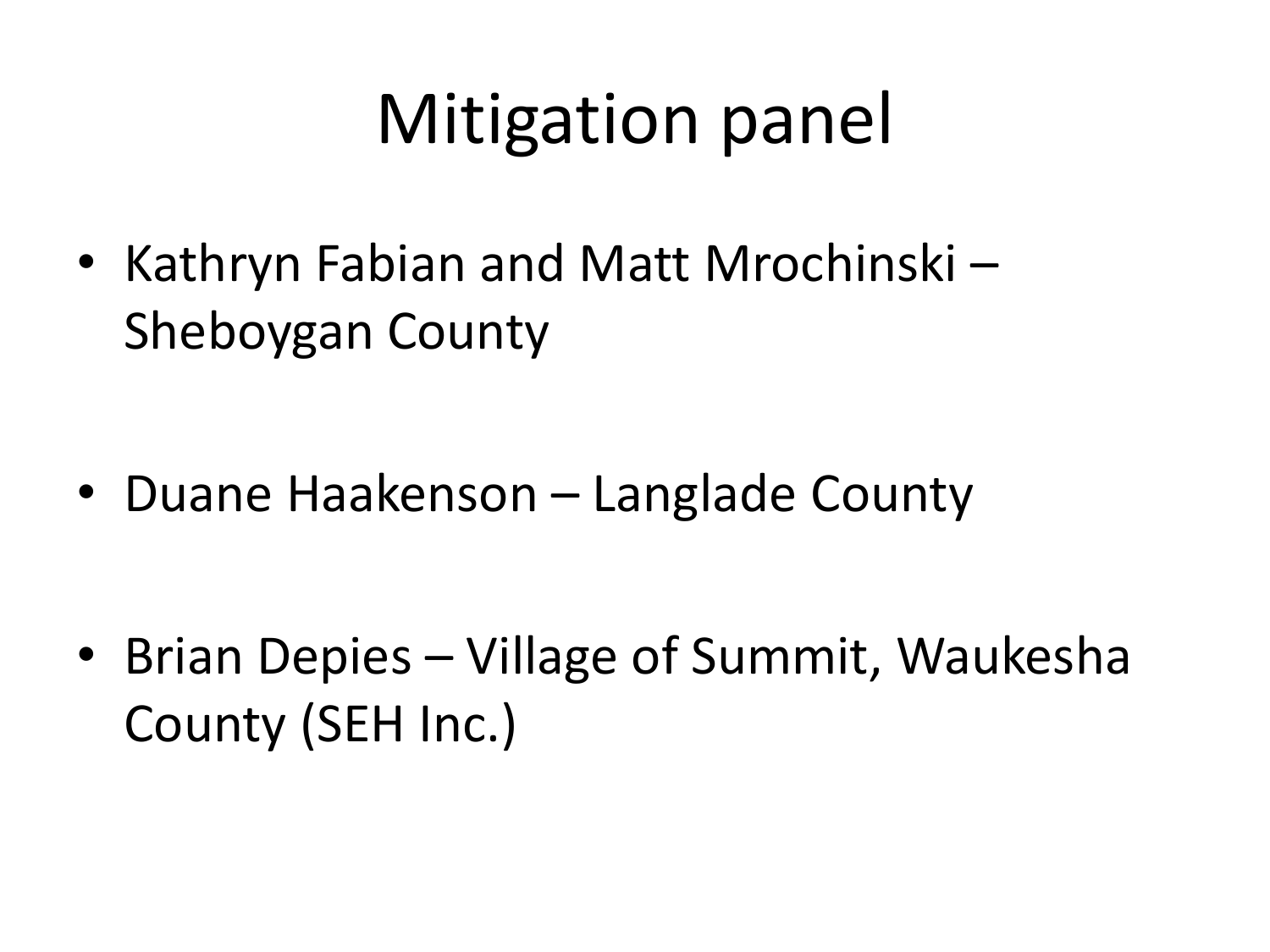# Who does what for shoreland

### mitigation in your county/community?

- a) Who creates the mitigation plans? LWCD, DATCP?
- b) Who approves mitigation plans, does anyone help the landowners with implementation, and how is monitoring and enforcement done?
- c) Does staff go on-site? If so, when?
- d) Has your county developed any handouts or other materials to help landowners through the mitigation process?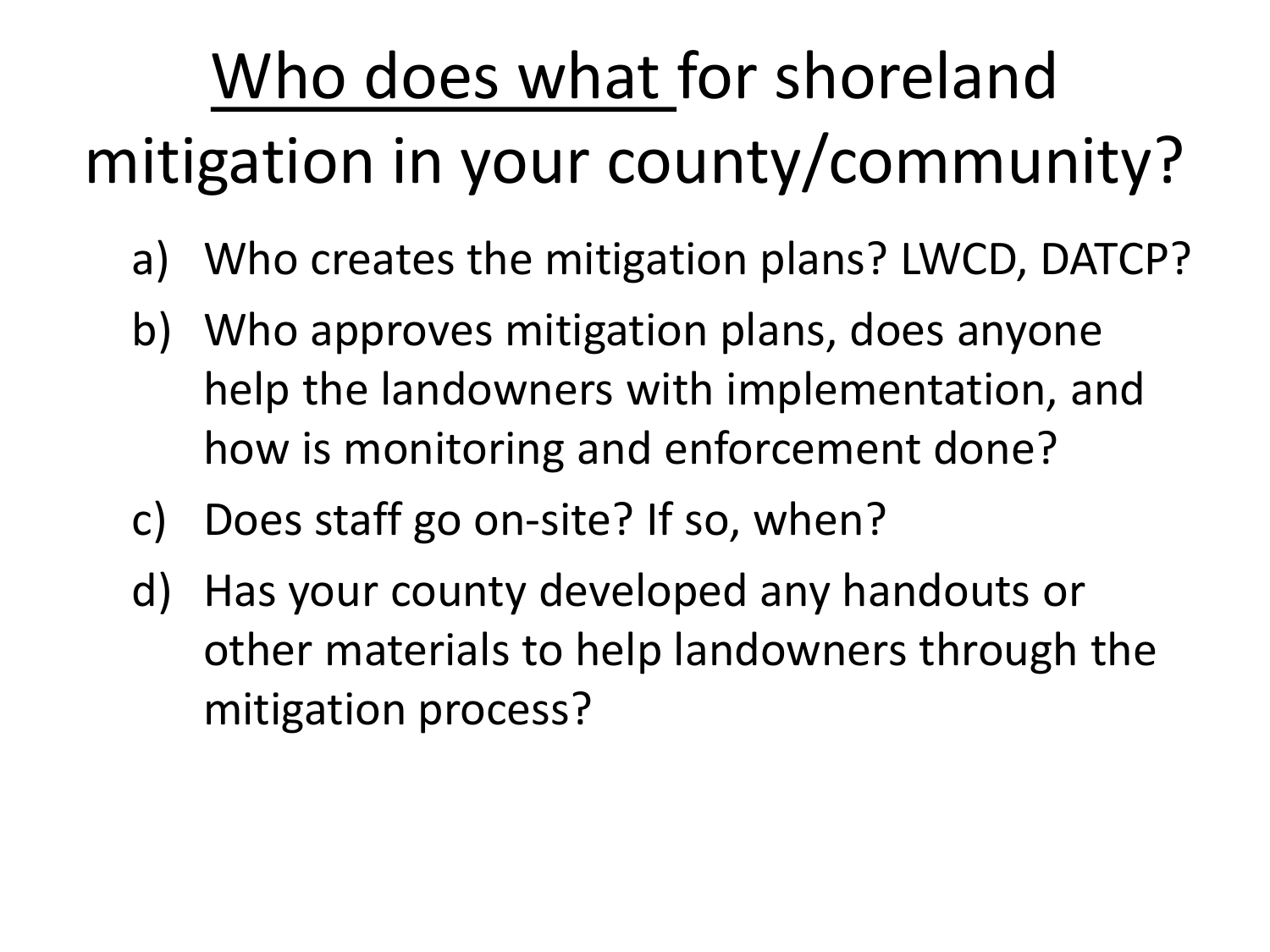# Your county/community's shoreland mitigation language

- a) Is your mitigation language significantly different than that from the model ordinance? If so, how?
- b) (How) do you achieve proportionality?
- c) Do landowners need to do all mitigation practices or choose from a menu of practices?
- d) What works well and doesn't work well in your mitigation language?
- e) What do you suggest for a county adopting shoreland mitigation language for the first time?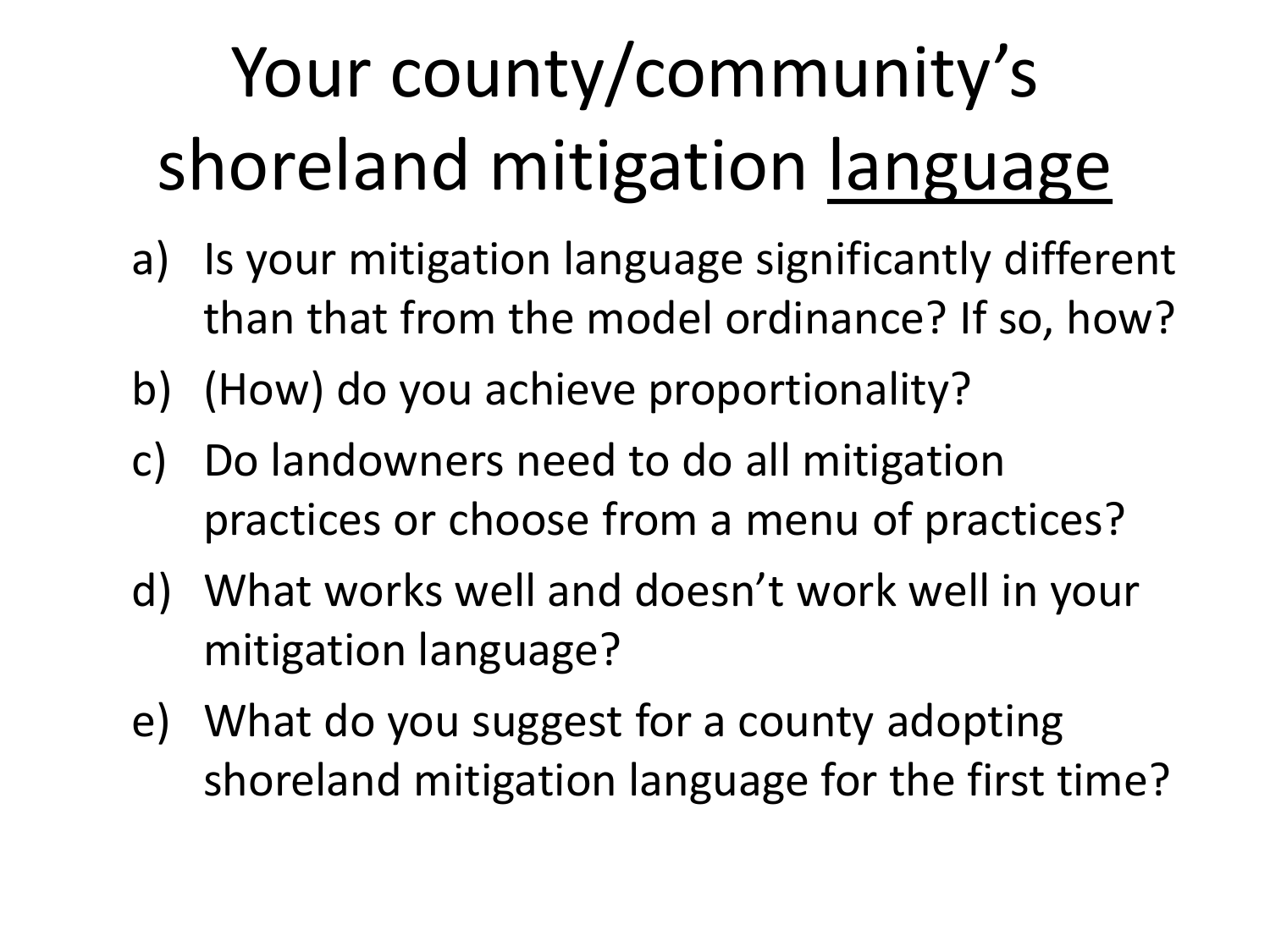## County/community presentations 20 minutes each